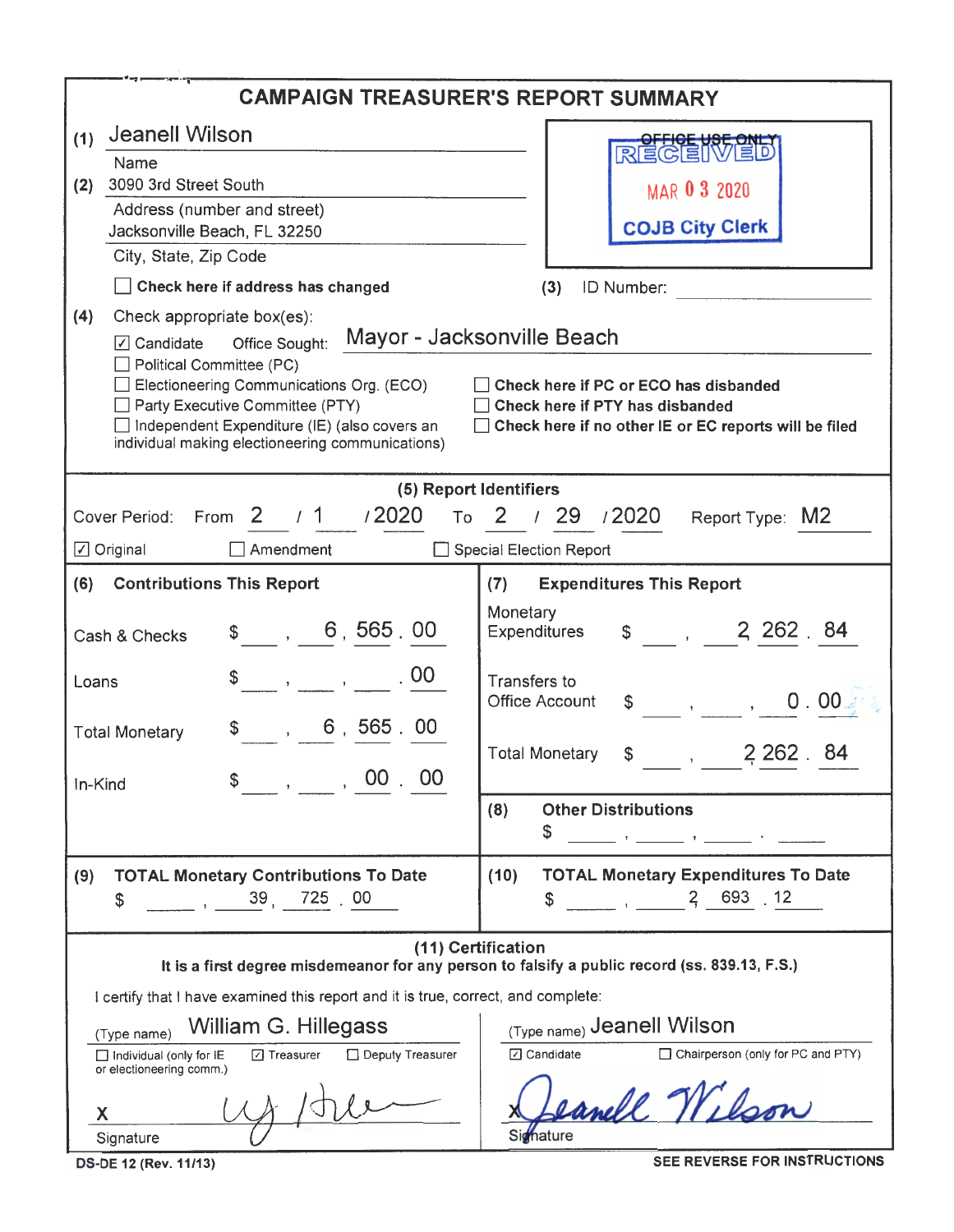| $\mathbf{F}=\mathbf{y}$ , $\mathbf{y}=\mathbf{y}$<br>$\Delta \sim 10$ K. | <b>CAMPAIGN TREASURER'S REPORT - ITEMIZED CONTRIBUTIONS</b>                                                                                                                                                                                                                                                                                                                                                   |               |                                                  |                             |                        |              |                    |
|--------------------------------------------------------------------------|---------------------------------------------------------------------------------------------------------------------------------------------------------------------------------------------------------------------------------------------------------------------------------------------------------------------------------------------------------------------------------------------------------------|---------------|--------------------------------------------------|-----------------------------|------------------------|--------------|--------------------|
| $(1)$ Name                                                               | Jeanell Wilson                                                                                                                                                                                                                                                                                                                                                                                                |               |                                                  |                             | (2) I.D. Number        | N/A          |                    |
|                                                                          | (3) Cover Period $\frac{2}{\sqrt{1-\frac{1}{\sqrt{1-\frac{2020}{\sqrt{1-\frac{1}{\sqrt{1-\frac{2020}{\sqrt{1-\frac{1}{\sqrt{1-\frac{1}{\sqrt{1-\frac{1}{\sqrt{1-\frac{1}{\sqrt{1-\frac{1}{\sqrt{1-\frac{1}{\sqrt{1-\frac{1}{\sqrt{1-\frac{1}{\sqrt{1-\frac{1}{\sqrt{1-\frac{1}{\sqrt{1-\frac{1}{\sqrt{1-\frac{1}{\sqrt{1-\frac{1}{\sqrt{1-\frac{1}{\sqrt{1-\frac{1}{\sqrt{1-\frac{1}{\sqrt{1-\frac{1}{\sqrt{$ | through       | $\begin{array}{cc} 2 & 29 \\ 1 & 29 \end{array}$ | 29<br>2020                  | $(4)$ Page             | $\mathbf{1}$ | $\mathbf{3}$<br>of |
| (5)<br>Date<br>(6)                                                       | (7)<br>Full Name<br>(Last, Suffix, First, Middle)                                                                                                                                                                                                                                                                                                                                                             |               | (8)                                              | (9)                         | (10)                   | (11)         | (12)               |
| Sequence<br>Number                                                       | Street Address &<br>City, State, Zip Code                                                                                                                                                                                                                                                                                                                                                                     | Type          | Contributor<br>Occupation                        | Contribution<br><b>Type</b> | In-kind<br>Description | Amendment    | Amount             |
| $\overline{a}$<br>6<br>2020<br>T<br>$\mathbf 1$                          | Salt Life Restaurant<br>Group LLC<br>PO Box 50648<br>Jacksonville Beach, FL<br>32240                                                                                                                                                                                                                                                                                                                          | $\mathbf{B}$  | Restaurant                                       | Che                         |                        |              | 500.00             |
| 2<br>6<br>2020<br>$\mathbf 2$                                            | Big Bill's Inc.<br>234 1st Street North<br>Jacksonville Beach, FL<br>32250                                                                                                                                                                                                                                                                                                                                    | В             | Retail                                           | Che                         |                        |              | 500.00             |
| $\overline{a}$<br>7<br>2020<br>$\overline{\mathbf{3}}$                   | Beach South One LLC<br>7880 Gate Parkway<br>Suite 300,<br>Jacksonville FL 32207                                                                                                                                                                                                                                                                                                                               | $\,$ B        | Real estate                                      | Che                         |                        |              | 1,000.00           |
| $\overline{a}$<br>$7^{\circ}$<br>2020<br>$\overline{4}$                  | Tavus Investments LLC<br>7880 Gate Parkway<br>Suite 300,<br>Jacksonville, FL 32207                                                                                                                                                                                                                                                                                                                            | B             | Real estate                                      | Che                         |                        |              | 1,000.00           |
| 2020<br>$\mathbf{2}$<br>11<br>$\prime$<br>$\prime$<br>5                  | Adeeb, Joe<br>10645 Philips Highway,<br>#200; Jacksonville, FL<br>32207                                                                                                                                                                                                                                                                                                                                       | $\mathbbm{I}$ | Restaurant                                       | Che                         |                        |              | 1,000.00           |
| $\overline{a}$<br>11<br>2020<br>6                                        | Manna Foods, Inc.<br>10645 Philips Highway,<br>#2001 Jacksonville, FL<br>32207                                                                                                                                                                                                                                                                                                                                | B             | Restaurant                                       | Che                         |                        |              | 1,000.00           |
| 2020<br>$\mathbf{1}$<br>$\overline{2}$<br>7                              | Moore, Macdonell C.<br>400 Timbeerwalk Court<br>H<br>#1336; Ponte Vedra<br>Beach, FL 32082                                                                                                                                                                                                                                                                                                                    | $\mathbf{I}$  | Retired                                          | Che                         |                        |              | 25.00              |

**DS·DE 13 (Rev.11/13) SEE REVERSE FOR INSTRUCTIONS AND CODE VALUES**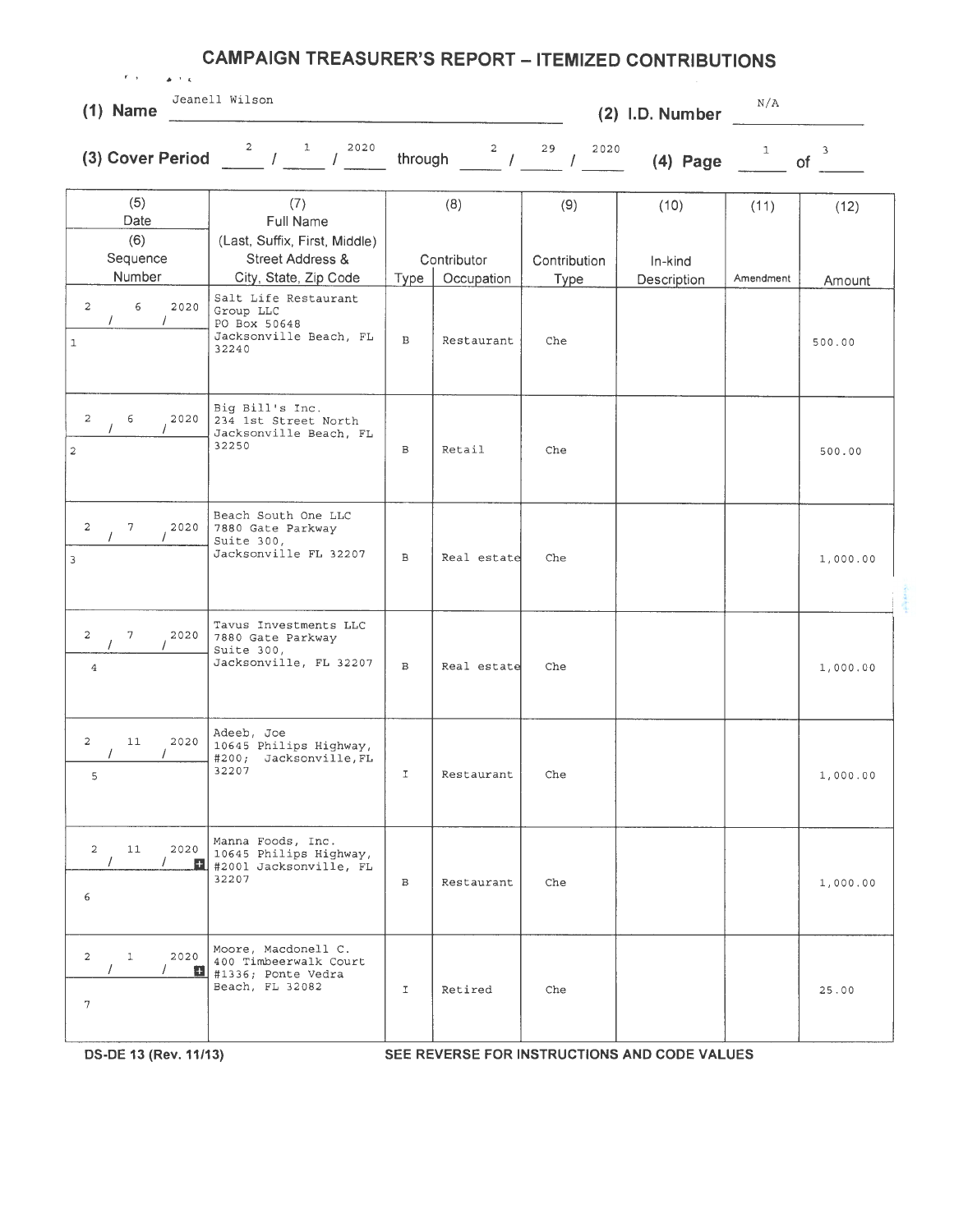| $\mathcal{T}=\mathfrak{q}$ .<br>$\mathbf{A}^{(k-1)}$ . As | <b>CAMPAIGN TREASURER'S REPORT - ITEMIZED CONTRIBUTIONS</b>                                                         |                       |                           |                     |                 |                |                  |
|-----------------------------------------------------------|---------------------------------------------------------------------------------------------------------------------|-----------------------|---------------------------|---------------------|-----------------|----------------|------------------|
| $(1)$ Name                                                | Jeanell Wilson                                                                                                      |                       |                           |                     | (2) I.D. Number | N/A            |                  |
|                                                           | (3) Cover Period $\frac{2}{7}$ $\frac{1}{7}$ $\frac{2020}{7}$                                                       | through               | $2^{\circ}$<br>$\sqrt{1}$ | 29<br>2020          | $(4)$ Page      | $\overline{c}$ | 3<br><b>of</b>   |
| (5)<br>Date<br>(6)<br>Sequence                            | (7)<br>Full Name<br>(Last, Suffix, First, Middle)<br>Street Address &                                               |                       | (8)<br>Contributor        | (9)<br>Contribution | (10)<br>In-kind | (11)           | (12)             |
| Number<br>$\overline{c}$<br>10<br>2020<br>8               | City, State, Zip Code<br>Reddington, Deborah S.<br>1208 South 2nd Street<br>Unit B; Jacksonville<br>Beach, FL 32250 | Type<br>$\mathbbm{I}$ | Occupation<br>Retired     | Type<br>Che         | Description     | Amendment      | Amount<br>100.00 |
| 2<br>6<br>2020<br>9                                       | Hodges, Michael<br>4442 ArchCreek Drive<br>Jacksonville, FL 32257                                                   | $\mathbf I$           | Real estate               | Che                 |                 |                | 150.00           |
| $\overline{2}$<br>9<br>2020<br>10                         | Krehel, John<br>551 Lake Road<br>Jacksonville Beach, FL<br>32082                                                    | $\mathbf I$           | Retired                   | Che                 |                 |                | 100.00           |
| 12<br>2020<br>$\overline{c}$<br>$11\,$                    | Anderson, Craig M.<br>733 Bonaire Circle<br>Jacksonville, FL 32250                                                  | I                     | Restaurant                | Che                 |                 |                | 250.00           |
| 2020<br>$2^{\circ}$<br>12<br>12                           | Gilbert, William C.<br>2100 Ocean Drive South<br>4A; Jacksonville<br>Beach, FL 32250                                | $\mathbb{I}$          | Retired                   | Che                 |                 |                | 100.00           |
| 2020<br>$\overline{2}$<br>18<br>13                        | Yeaw, Suzanne<br>1000 Vicars Landing<br>Way #A208; Ponte Vedra<br>Beach, FL 32082                                   | $\mathbf{I}$          | Retired                   | Che                 |                 |                | 100.00           |
| 2020<br>$\overline{2}$<br>15<br>14                        | VanMourik, Chris<br>242 Brybar Drive<br>St. Augustine, FL 32095                                                     | $\mathbf I$           | Management                | Cas                 |                 |                | 20.00            |
|                                                           |                                                                                                                     |                       |                           |                     |                 |                |                  |

**OS-DE 13 (Rev.11/13) SEE REVERSE FOR INSTRUCTIONS AND CODE VALUES**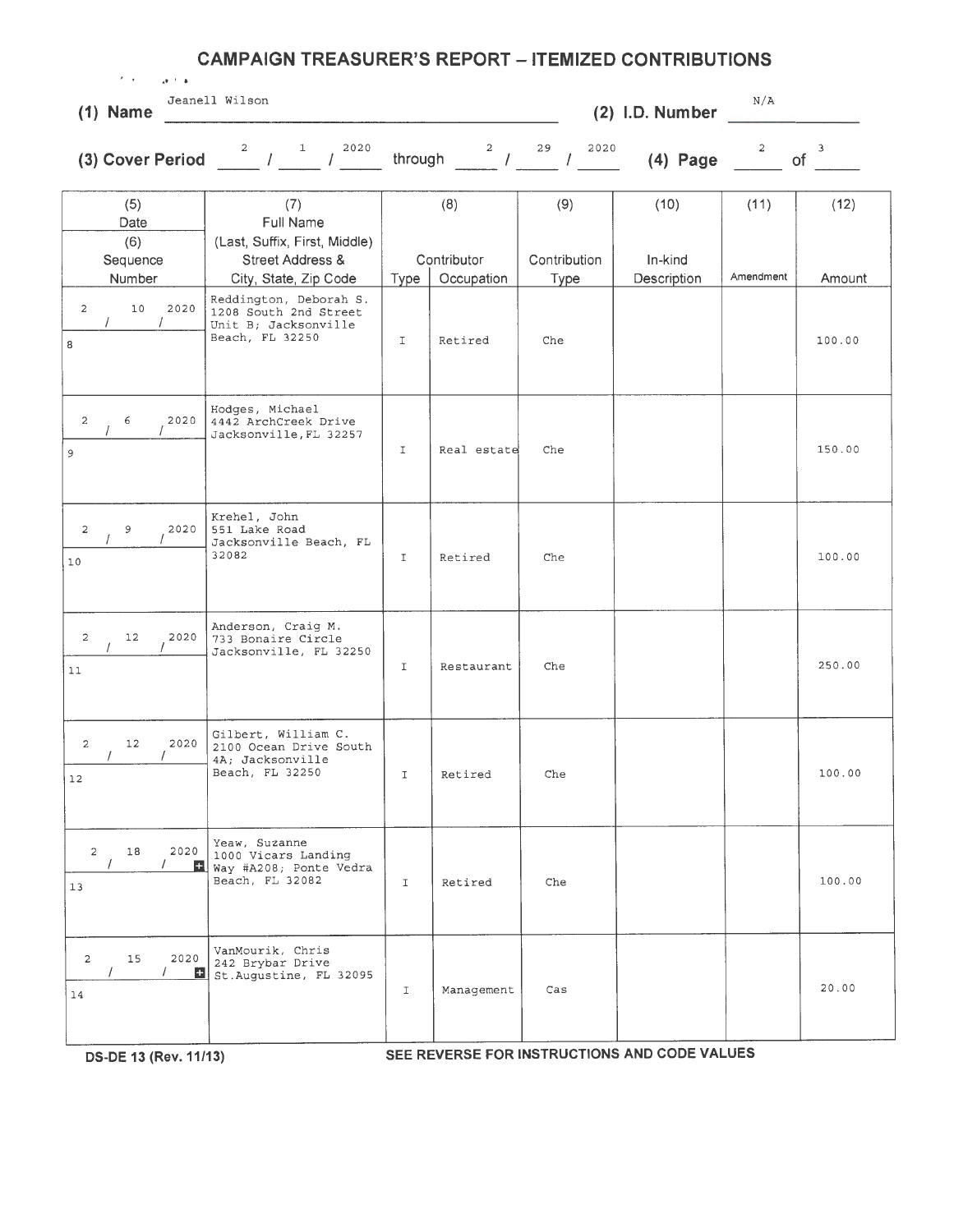|                      | <b>CAMPAIGN TREASURER'S REPORT - ITEMIZED CONTRIBUTIONS</b><br>$\lambda$ - $\lambda$ - $\lambda$<br>All and the con- |                    |                                                                                                                      |           |                           |                     |                 |                         |                    |
|----------------------|----------------------------------------------------------------------------------------------------------------------|--------------------|----------------------------------------------------------------------------------------------------------------------|-----------|---------------------------|---------------------|-----------------|-------------------------|--------------------|
|                      | $(1)$ Name                                                                                                           |                    | Jeanell Wilson                                                                                                       |           | $\overline{a}$            |                     | (2) I.D. Number | N/A                     |                    |
|                      |                                                                                                                      |                    | (3) Cover Period $\frac{2}{\sqrt{1-\frac{1}{2020}}}$ / $\frac{1}{2020}$ through $\frac{2}{\sqrt{1-\frac{29}{2020}}}$ |           |                           |                     | $(4)$ Page      | $\overline{\mathbf{3}}$ | $\mathbf{3}$<br>of |
|                      | (5)<br>Date<br>(6)<br>Sequence                                                                                       |                    | (7)<br>Full Name<br>(Last, Suffix, First, Middle)<br><b>Street Address &amp;</b>                                     |           | (8)<br>Contributor        | (9)<br>Contribution | (10)<br>In-kind | (11)                    | (12)               |
| 2<br>15              | Number<br>15<br>$\prime$                                                                                             | 2020<br>$\sqrt{2}$ | City, State, Zip Code<br>Braddock, Tom<br>446 3rd Street South<br>#10; Jacksonville<br>Beach, FL 32250               | Type<br>I | Occupation<br>Restoration | Type<br>Cas         | Description     | Amendment               | Amount<br>20.00    |
| 2<br>16              | 15                                                                                                                   | 2020               | Nackley, Samuel J.<br>9733 Fawn Brook Circle<br>North, Jacksonville, FL<br>32256                                     | I.        | Retired                   | Che                 |                 |                         | 200.00             |
| $\overline{2}$<br>17 | 24                                                                                                                   | 2020<br>F.         | Batjak Publishing<br>PO Box 50556<br>Jacksonville Beach, FL<br>32250<br>$\sim$ $\sim$                                | В         | Publishing                | Che                 |                 |                         | 250.00             |
| $\overline{c}$<br>18 | 25                                                                                                                   | 2020               | Monkeys Uncle Taver<br>1728 3rd Street North<br>Jacksonville Beach, FL<br>32250                                      | В         | Restaurant                | Che                 |                 |                         | 250.00             |
|                      |                                                                                                                      |                    |                                                                                                                      |           |                           |                     |                 |                         |                    |
|                      | $\sqrt{2}$                                                                                                           | $\prime$           |                                                                                                                      |           |                           |                     |                 |                         |                    |
|                      |                                                                                                                      |                    |                                                                                                                      |           |                           |                     |                 |                         |                    |

**DS-DE 13 (Rev. 11/13) SEE REVERSE FOR INSTRUCTIONS AND CODE VALUES**